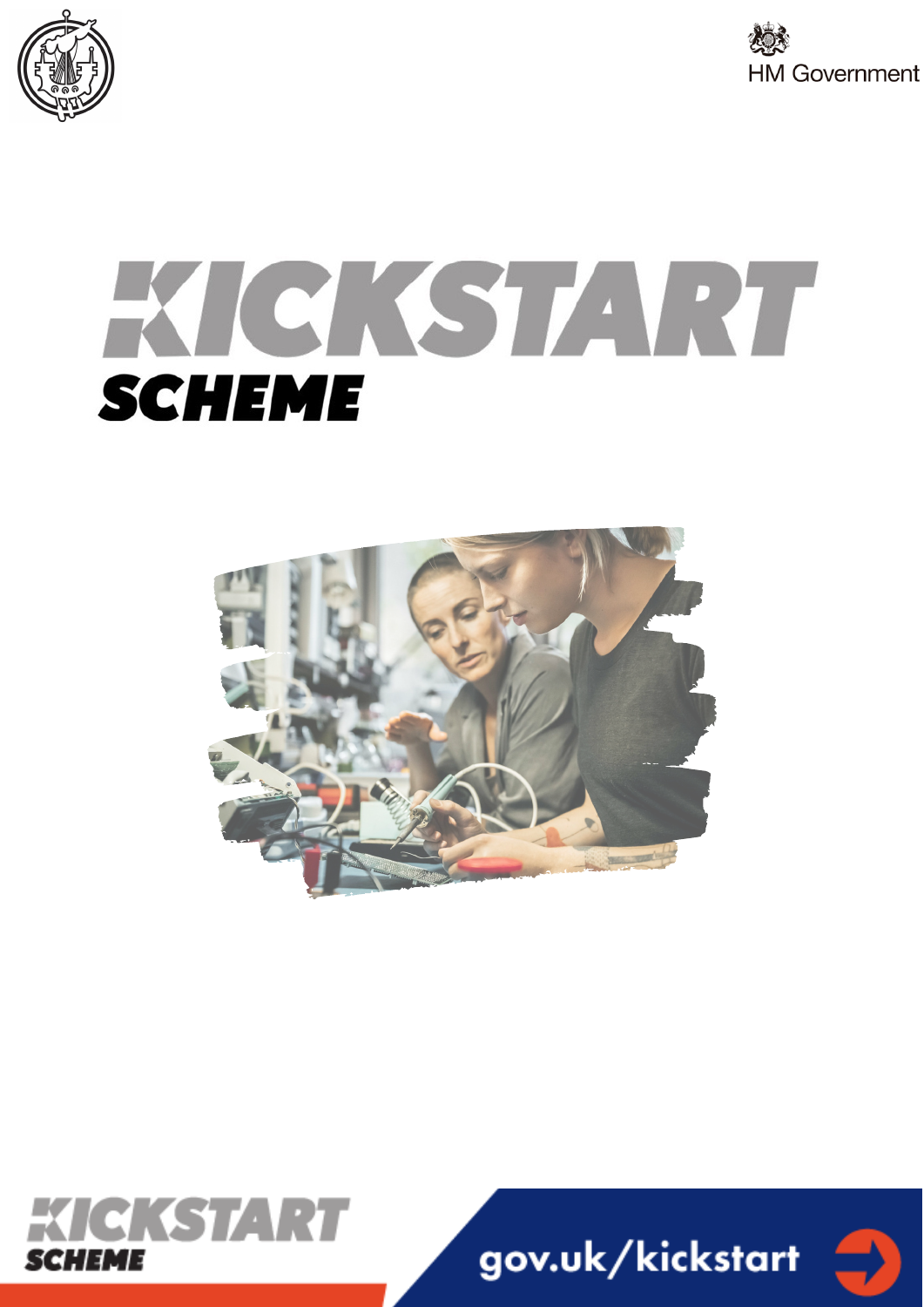

**SCHEME** 

## **How the [scheme](https://kickstart.campaign.gov.uk/) works**

ICKST

HM Government

The Kickstart Scheme provides funding to create new job placements for 16 to 24 year olds on Universal Credit who are at risk of long term unemployment.

Employers of **all sizes** can apply for funding which covers:

- 100% of the National Minimum Wage (or the National Living Wage depending on the age of the participant) for 25 hours per week for a total of 6 months
- associated employer National Insurance contributions
- employer minimum automatic enrolment contributions

CKSTART

# **What you'll get**

You'll get £1,500 funding per job placement. This is for setup costs and to support the young person develop their employability skills.

100% of National Minimum Wage (or the National Living Wage depending on the age of the participant) for 25 hours per week for a total of 6 months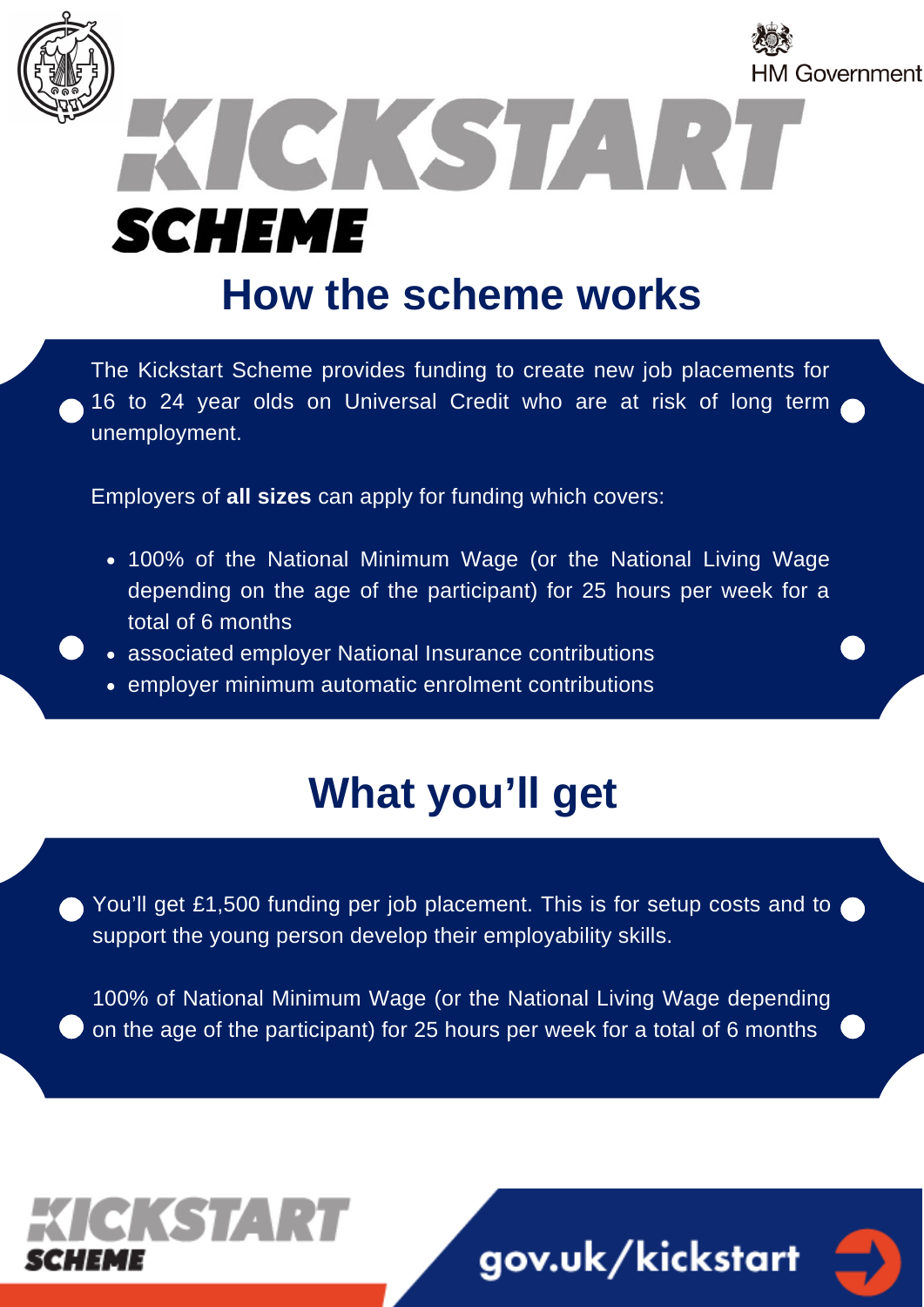



The job placements created with Kickstart Scheme funding must be new jobs. The placements must be a minimum of 25 hours per week, for 6 months and pay at least the National Minimum Wage or the National Living Wage for the employee's age group

For each job placement you must help the young person become more employable. This could include:

- looking for long-term work, including career advice and setting goals
- support with curriculum vitae (CV) and interview preparations developing their skills in the workplace

## **How to get involved**

Employers from all industries and across the private, public and voluntary sectors can get involved.

If you think you can help young people who are currently at risk of long-term unemployment get the experience they need, sign up today!

Go to: [gov.uk/kickstart](https://kickstart.campaign.gov.uk/)

## **For more information**

Contact Dolina Smith : dolina-smith@cne-siar.gov.uk

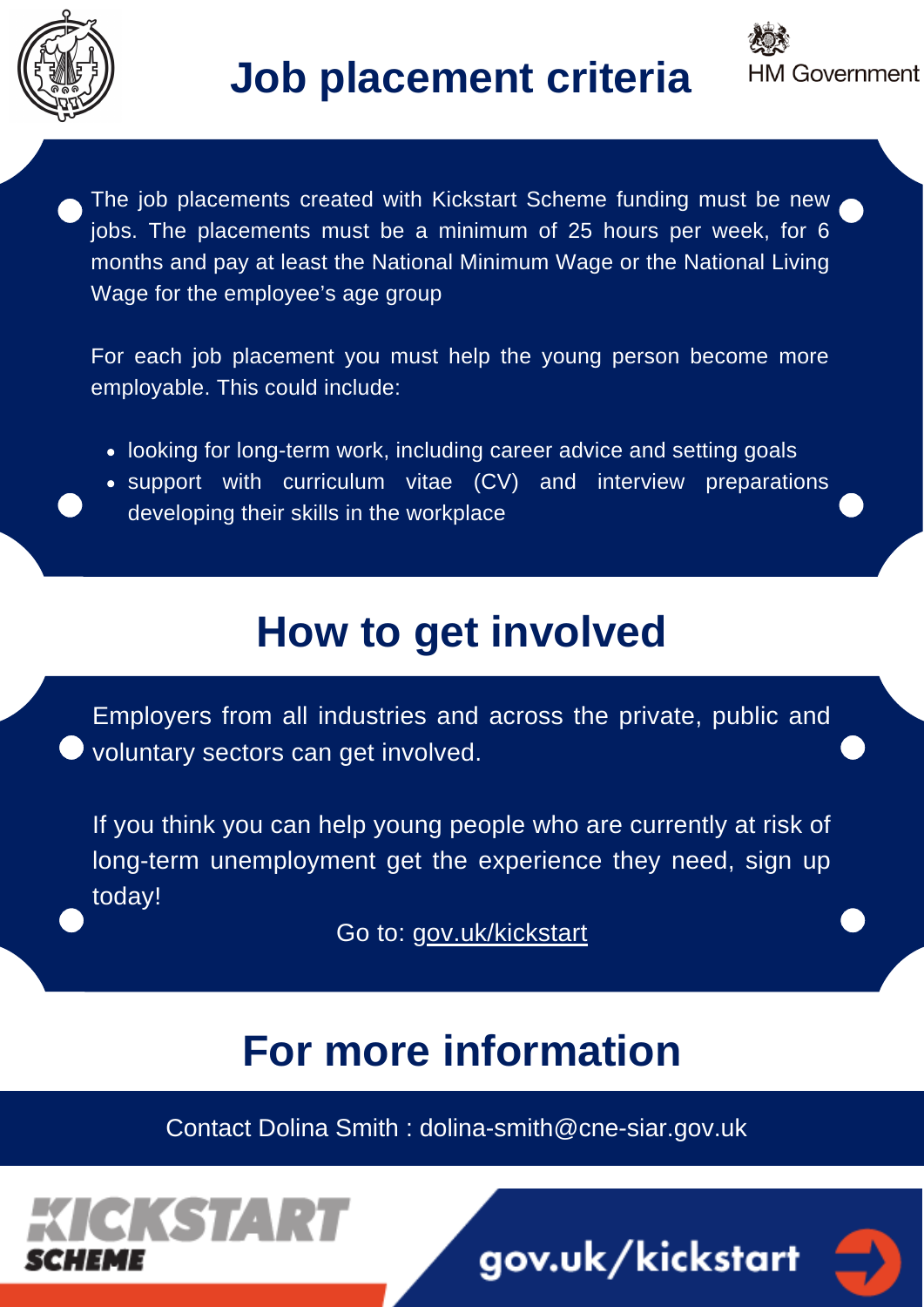





Fill out the below enquiry form to register your interest with the Kickstart team or contact the team via email. Please note this is not your official Kickstart application, once we receive your enquiry form a member of the team will be in touch with more information.

### **Full Name and Job Title \***

**Company Name and Address (including Postcode) \***

**Phone Number \***

**Email \***

**Company Description (including Industry Sector) \***

**Company Registration Number / Charity Commission Number \***



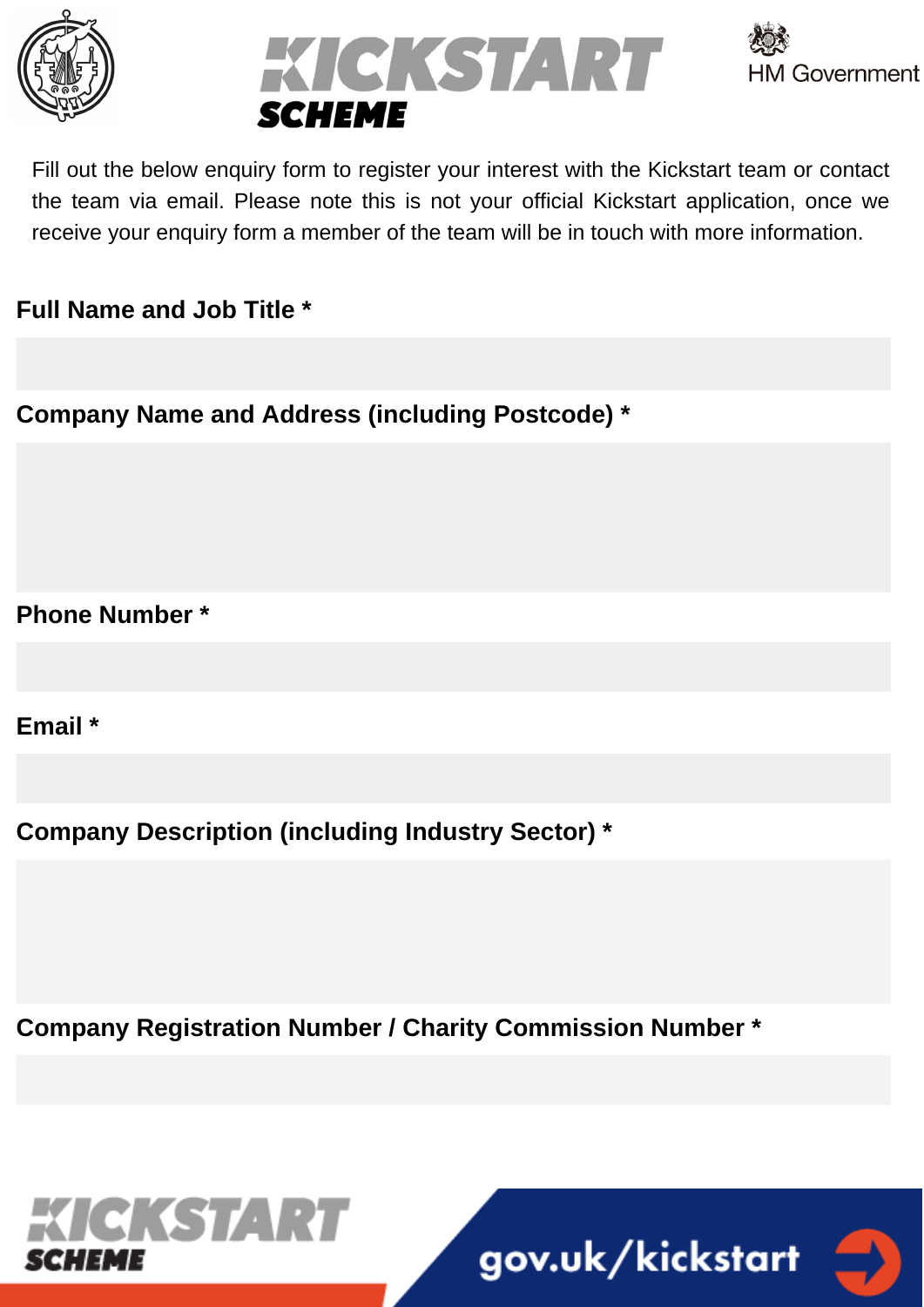





**Is your company a member of Developing the Young Workforce Outer Hebrides (DYW Outer Hebrides) ? (You do not need to be a member to gain access to the Kickstart Scheme) \***

| Yes |
|-----|
| Νo  |

**If your company is not a member, would you like further information on membership of DYW Outer Hebrides? \***

**Yes**

**No**

**Potential number of kickstart opportunities you would like to offer? \***

## **Job Titles and Information \***

**Please list the job titles and information about the roles you are offering, below. (Please include anticipated start dates, job titles, hours per week, brief details of the role and its location).**